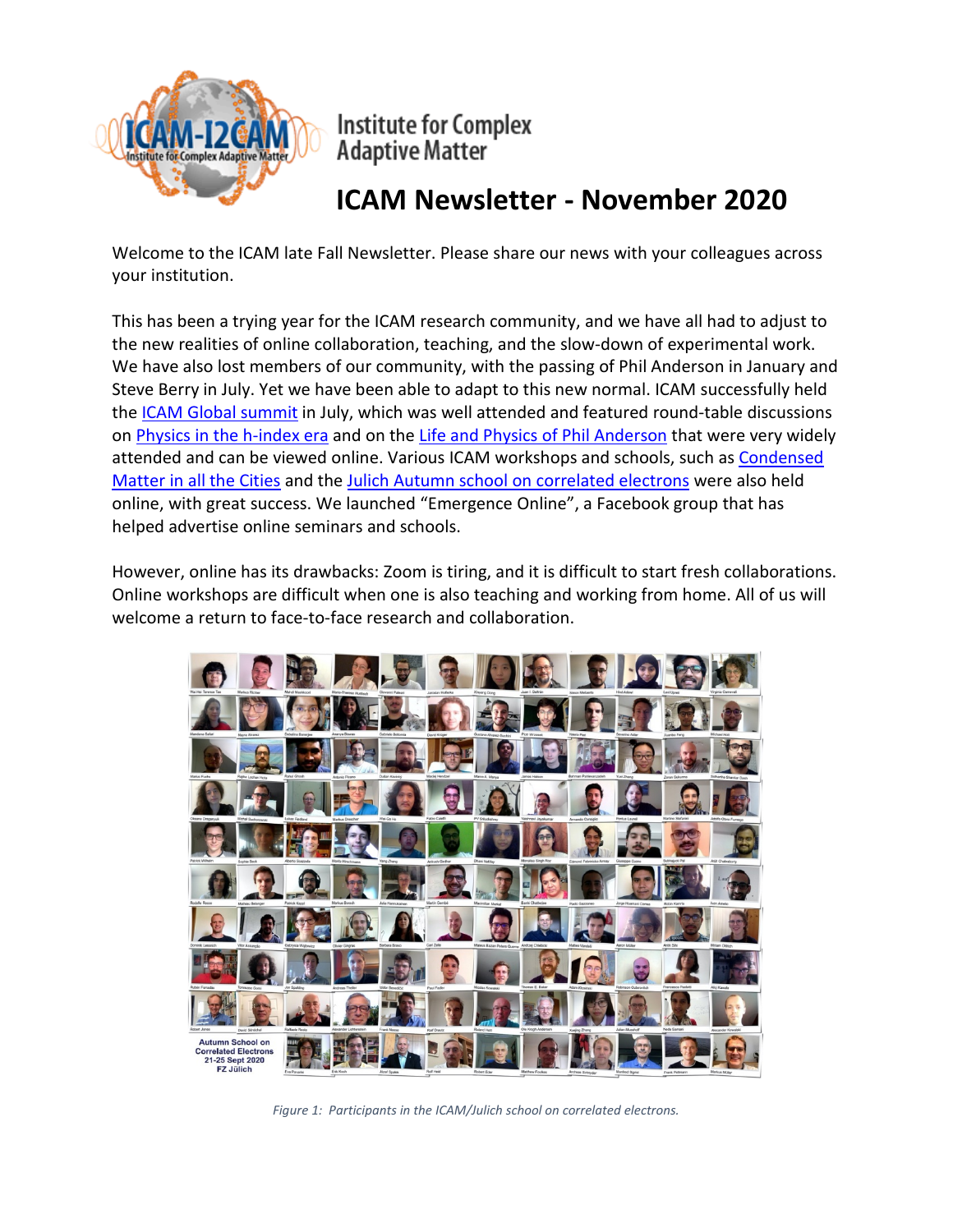With the end of the pandemic still distant, but nevertheless, within sight, there is room for gentle optimism. With the arrival of C-19 vaccines in the spring, ICAM is gearing up to help our community make a gradual resumption of face-to-face research activities, including workshops, schools and science exchanges, starting in the summer of 2021. The recent award of a 1M grant from the Gordon and Betty Moore Foundation (see below) and a new NSF-C grant in China will provide valuable additional resources for these new activities. We also hope to hold our first face-to-face annual meeting after pandemic in Singapore, January 2022. Please read on for new details. We want to encourage you all to be upbeat in your view of the future, and to start planning for new workshop and school activity and new science exchanges.

Miv Man Sizh

Piers Coleman and Rajiv Singh ICAM Co-directors



#### **1M QUANTEMX II GRANT AWARDED TO ICAM BY THE GORDON AND BETTY MOORE FOUNDATION**

The Institute for Complex Adaptive Matter [\(ICAM\)](https://www.icam-i2cam.org/) received formal approval of its grant of approximately \$1 million from the Gordon and Betty Moore Foundation to fund international science exchanges on quantum matter. The \$982,625 grant will support ICAM's

QuantEmX II project enabling research collaborations around the globe. It is part of the Gordon and Betty Moore Foundation's \$185 million Emergent [Phenomena](https://www.moore.org/initiative-strategy-detail?initiativeId=emergent-phenomena-in-quantum-systems) in Quantum [Systems](https://www.moore.org/initiative-strategy-detail?initiativeId=emergent-phenomena-in-quantum-systems) program of research into quantum materials.

Starting in the coming year, this generous new grant will enable a whole new range of experiments and collaborations to blossom across the United States and with the wider world. It will also enable scientists across the globe to travel to facilities both in the U.S. and internationally, such as the National High Magnet Field Lab in Tallahassee, the Oak Ridge Spallation Neutron source and the Stanford Synchrotron Radiation Light Source. The grant will enable young experimentalists across the world to make exchange visits, learning from prominent scientists and introducing them to new ways of doing science and discovering exotic new materials.

Applications for science exchange grants will be solicited in January 2021 and we expect travel to begin in summer of 2021. Details will be posted on our website.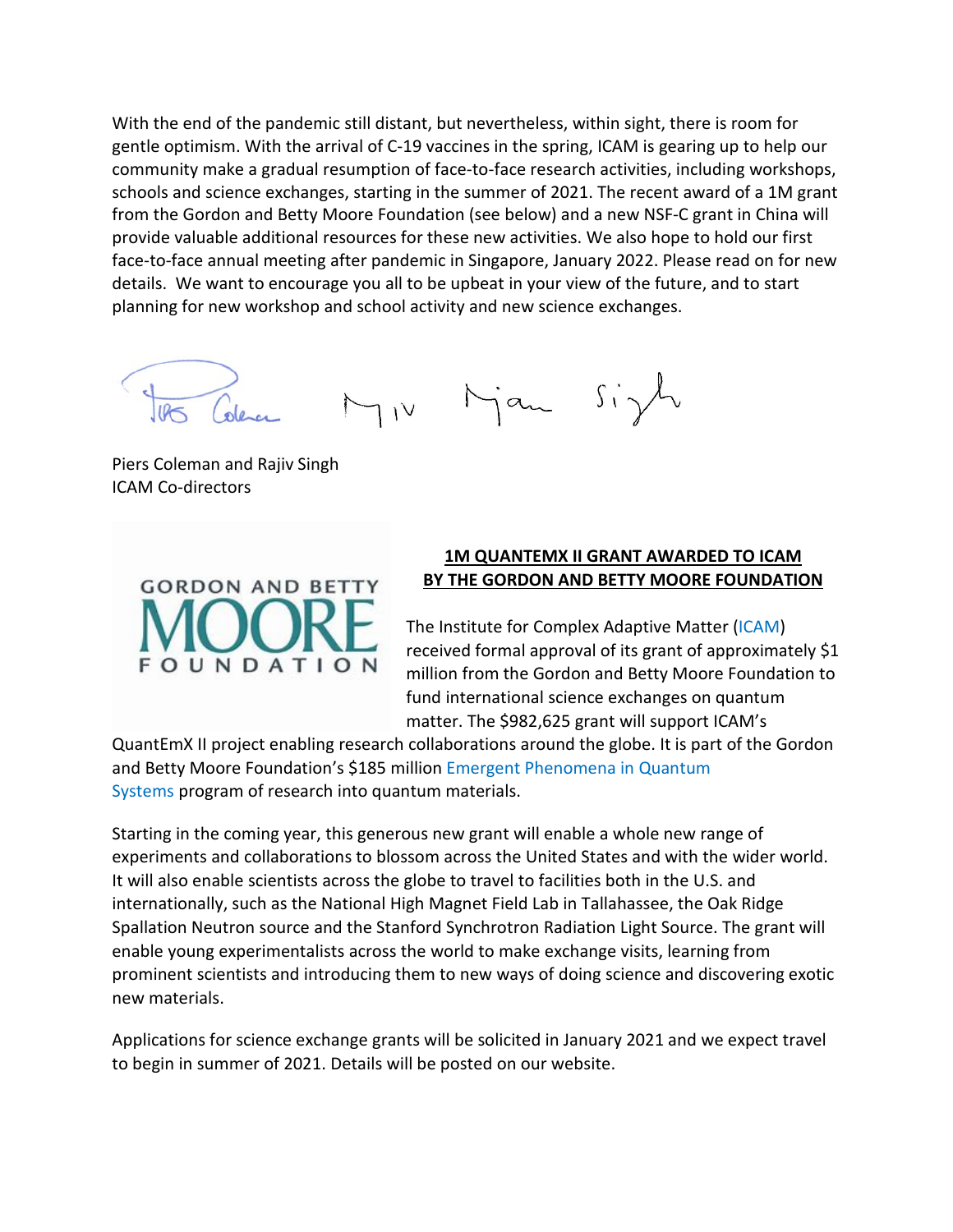### **ICAM ANNUAL MEETINGS: ONLINE 2021, SINGAPORE 2022**

In the summer of 2021, ICAM will have a second online Global Summit following our successful online Global Summit in summer of 2020. Our next in person ICAM annual meeting is planned to take place in Singapore in January of 2022. This meeting will be jointly organized by ICAM together with the Center for Advanced 2D Materials, National University of Singapore and Nanyang Technological University. We expect to have the proposed dates for the annual meeting soon.

## **ICAM WORKSHOP CALL FOR 2021**

With the anticipation of a resumption of workshop activities in mid 2021, ICAM has a call out for proposals for workshops to take place during the second half of 2021, from July through the end of December. The deadline for new workshop proposals is January 4, 2021. (Workshops that were postponed due to the Sars-covid pandemic do not need to re-apply, but we would like them to update us on the revised dates of their meetings.)

ICAM provides up to 30k of seed money for workshops and schools, with a typical grant size of about 10k. We aim to support innovative workshops in the areas of soft, quantum and biological matter that catalyze new directions of research and promote new interactions between different branches of research. We typically do not support repeat workshops or conferences, unless it is for a special symposium or research thrust within a larger meeting.

Please apply before the deadline!

#### **ICAM REMEMBERS STEPHEN BERRY**

R. Stephen Berry, University of Chicago chemist, path-breaking interdisciplinary scientist and founding ICAM member, died July 26 age 89.

Berry, a chemist by profession, was a pioneer of complex adaptive matter, and his theoretical work ranged far and wide across science, from his early work in sustainable energy to his work on finite-time thermodynamics: he believed deeply in the interdisciplinary frontier of science.

Steve Berry was a co-founder of the Telluride Science Research Center. He had a long involvement with the Aspen Center for Physics. Berry became an enthusiastic supporter of ICAM from its founding meeting in 1999, and we knew him for his enthusiasm for science, linking the frontiers of physics, chemistry and biology.

"He wanted scientists to not just remain in ivory towers, but to change the world," said Carla Friedman Berry, his wife of 65 years, [1] "For him, science was an instrument to better the world". ICAM honored him on the occasion of his 80th birthday at its annual meeting in